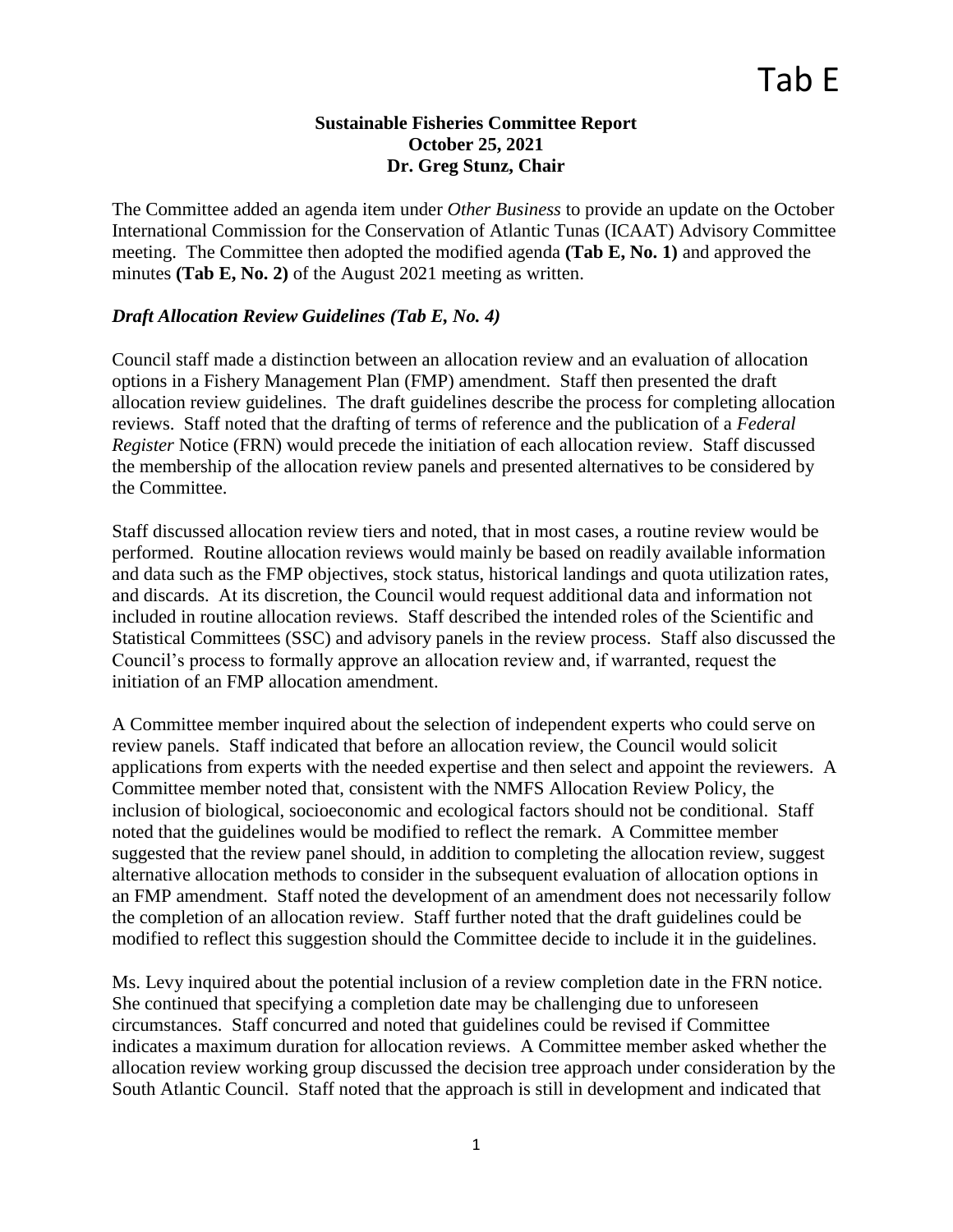the working group received a presentation from John Hadley (South Atlantic Council staff) on the allocation review approach under consideration in the South Atlantic. A Committee member indicated they would like to see the document contain more explicit examples of the review factors while still allowing the Council to maintain flexibility to address reviews for a specific species. Committee members may suggest other revisions to the guidelines later this week or at a future Committee meeting. A Committee member inquired about the allocations listed in the Gulf Council's allocation review policy. Staff indicated that the allocations included in the Council's policy were deemed to be subject to the requirements of NMFS Allocation Review Policy.

## *SSC Recommendations on Using Field Experiments to Assess Alternative Mechanisms for Distributing Fish to the Recreational Sector (Tab E, No. 5)*

Dr. Jim Nance (SSC Chair) summarized SSC recommendations relative to a presentation given to the SSC by Dr. Alexander Gordan (Southeast Fishery Science Center [SEFSC]) on using field experiments to assess alternative mechanisms for distributing fish to the recreational sector. Dr. Gordan's presentation described a proposed pilot program that would allow private anglers to fish outside the regular fishing season in exchange for participation in a data collection program. Dr. Nance noted that a draft exempted fishing permit (EFP) application was under development. He also indicated that gag grouper, red grouper, and red snapper were the species being considered for the experiment. Dr. Nance stated that SSC members recommended a localized experiment limited to small portions of the Gulf of Mexico.

A Committee member noted the similarities between the proposed experiment and the headboat fishing collaborative project. Mr. Strelcheck (NMFS Southeast Regional Office) noted the importance of stakeholders buy-in for this type of experiment and noted the agency's commitment to working with industry and the Council as the EFP is further developed. A committee member inquired about the hypotheses the pilot project will test. Dr. Walter (SEFSC) noted that the proposed experiment is a part of the Science Center's broader research agenda to better understand the needs of the recreational sector. He also noted that creative solutions should be considered to assist the Gulf Council in its efforts to address management challenges.

#### *Report to Congress on Shark and Dolphin Depredation (Tab E, No. 6)*

Ms. Karyl Brewster-Geisz from the Atlantic Highly Migratory Species (HMS) office provided a presentation discussing the 2021 Congressional Appropriation Act Joint Explanatory Statement (JES) to review, collect, and report on issues related to dolphin and shark depredation. The report to congress will include a quantification of the degree to which dolphin and sharks interfere with fishing sectors and provide recommendations for non-lethal deterrent methods. HMS is collecting input from a variety of government agency and public sources during the scoping period as well as conducting a literature search to inform the report. Specifically, the objectives of the report include defining depredation, identifying any other potential interactions, quantifying economic loss, and mitigating harm to dolphin and shark species. She stated the deadline for comment by the Council would be November 5<sup>th</sup>.